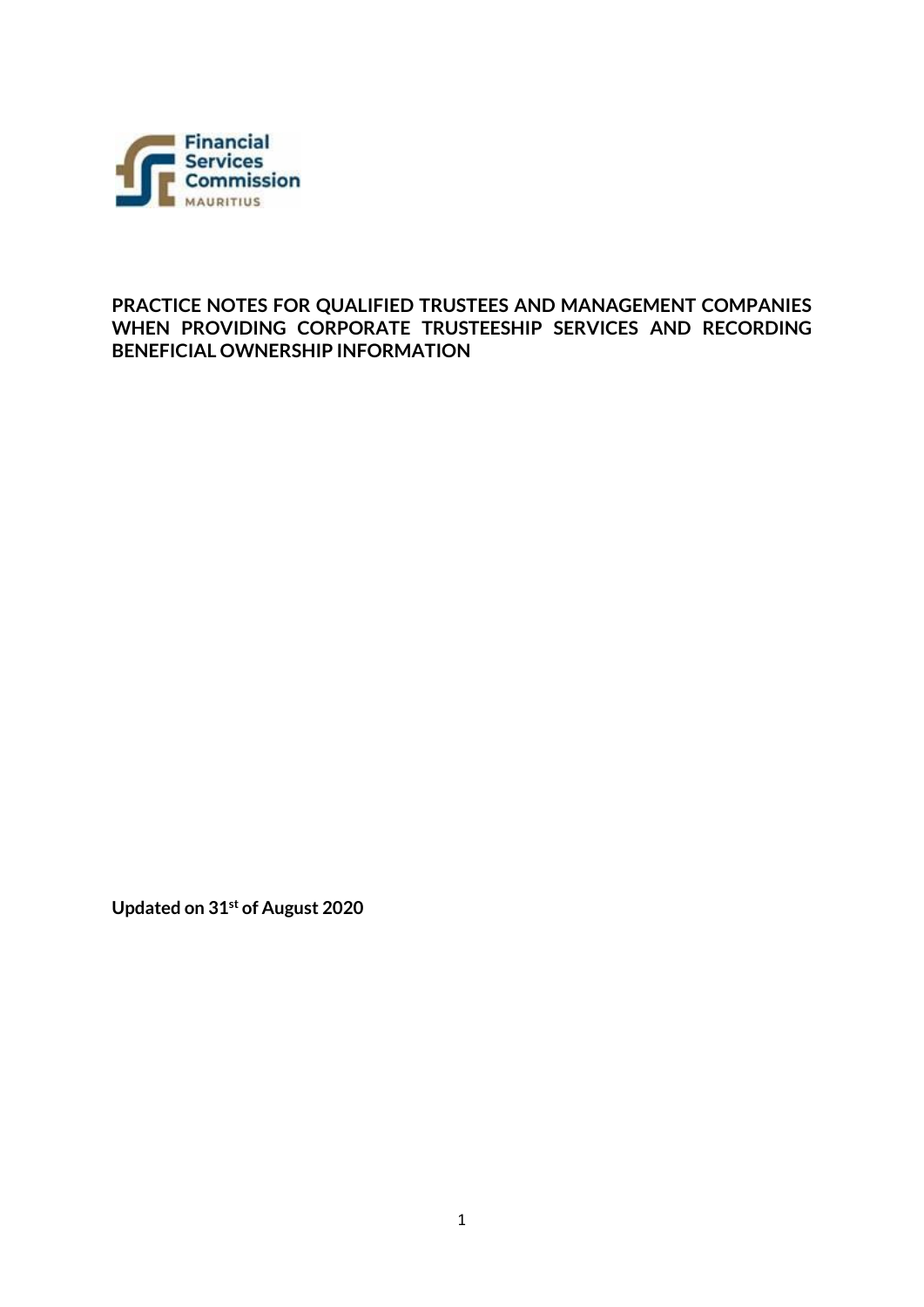# **1.0 PURPOSE AND SCOPE OF THE PRACTICE NOTES:**

- 1.1 The Financial Services Commission, Mauritius (the "FSC"), the integrated regulator for the non-bank financial services sector and global business, is mandated under the [Financial Services Act 2007](https://www.fscmauritius.org/media/1013/financial-services-act-2007-28-aug-2019-cc.pdf) (The "FSA") and has as enabling legislations, *inter alia*, the Trust Act 2001, the [Securities Act 2005,](https://www.fscmauritius.org/media/3667/securities-act-2005.pdf) th[e Insurance Act 2005](https://www.fscmauritius.org/media/3666/insurance-act-2005-14-october-2016.pdf) and th[e Private Pension](https://www.fscmauritius.org/media/1012/the-private-pension-schemes-act-2012.pdf)  [Schemes Act 2012](https://www.fscmauritius.org/media/1012/the-private-pension-schemes-act-2012.pdf) to license, regulate, monitor and supervise the conduct of business activities in these sectors.
- 1.2 The FSC is committed to engage with various international standard setting bodies including the Financial Action Task Force (the "FATF"). The FATF is an independent inter-governmental body that develops and promotes policies to protect the global financial system against Money Laundering ("ML"), Terrorist Financing ("TF") and the financing of the proliferation of weapons of mass destruction. The FATF Recommendations are recognised as the global standards in respect of Anti-Money Laundering/Combatting Financing of Terrorism (AML/CFT).
- 1.3 In the absence of a mechanism to ensure transparency, the use of legal arrangements may facilitate the movement of proceeds of crime by concealing:
	- The identity of the beneficial owners;
	- The true purpose of an account or the assets; and
	- The origins of the assets or funds.
- 1.4 Anonymity is often sought through complex Legal Arrangements and recourse to jurisdictions that do not ensure a satisfactory degree of transparency.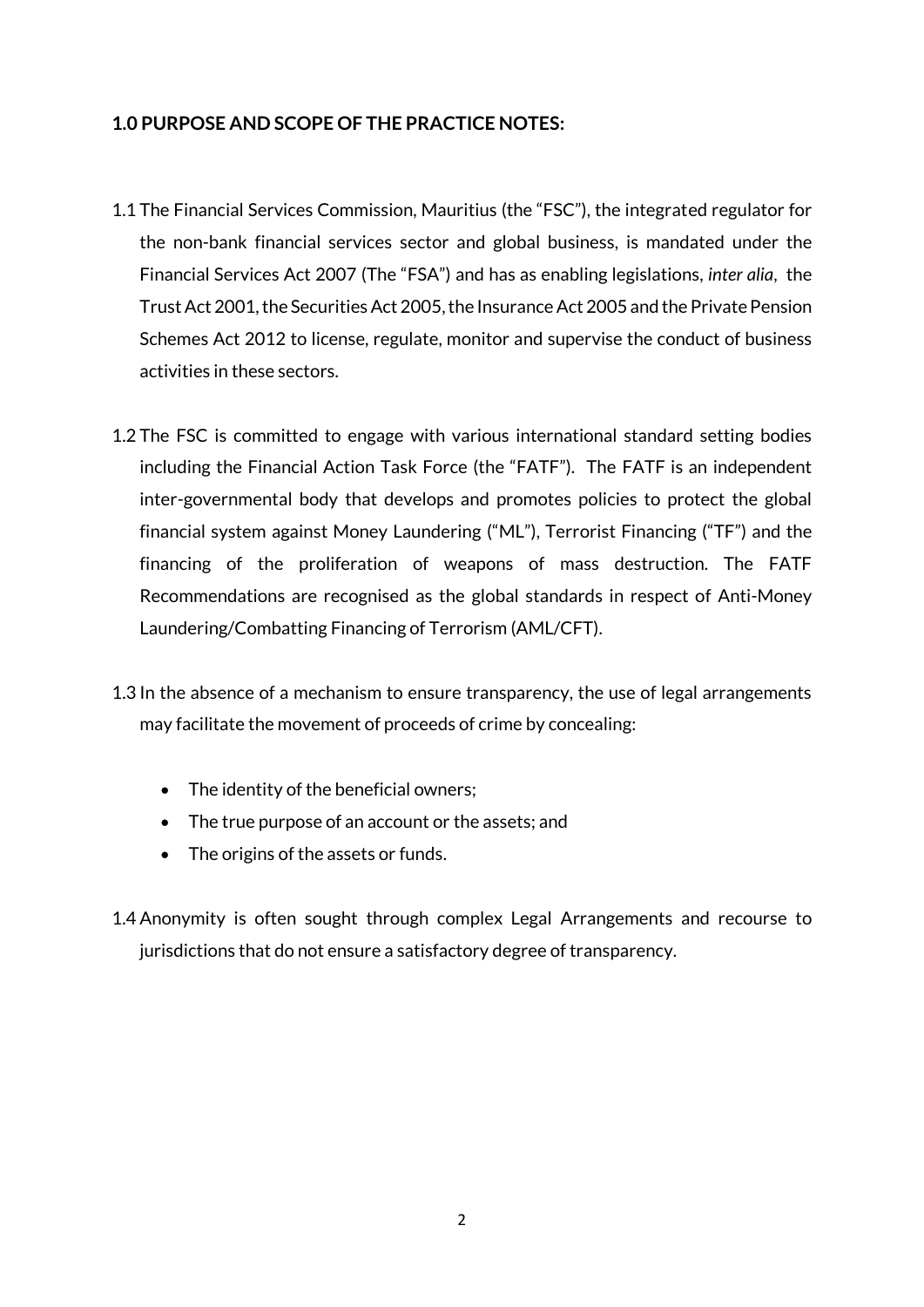- 1.5 The FATF revised its 2012 Recommendations which, *inter alia,* include recommendations on transparency and beneficial ownership information<sup>1</sup>, customer due diligence<sup>2</sup> and record keeping obligations of Financial Institutions.<sup>3</sup>
- 1.6 The objective of these Practice Notes (the "Notes") is to provide for guidance on maintaining beneficial ownership information for Qualified Trustees and Management Companies ("Trust Services Providers - TSPs") when they provide corporate trusteeship services and to enhance transparency of Legal Arrangements.
- 1.7 These Notes are part of 'Guidelines' issued by the FSC pursuant to its powers under section 7(1) (a) of the FSA. The Notes neither derogate nor restrict the powers vested upon the FSC by statute, and should be read together with the relevant Acts as well as guidelines and Circulars issued by the FSC.
- 1.8 These Notes supersede the Practice Notes for TSPs Qualified Trustees and Management Companies when providing corporate trusteeship services which were issued by the FSC on  $24<sup>th</sup>$  of August 2018.

**.** 

 $1$  Recommendation 25 provides that countries should take measures to prevent the misuse of legal arrangements for money laundering or terrorist financing. In particular, countries should ensure that there is adequate, accurate and timely information on express trusts, including information on the settlor, trustee and beneficiaries,that can be obtained or accessed in a timely fashion by competent authorities. Countries should consider measures to facilitate access to beneficial ownership and control information by Financial Institutions and Designated Non-Financial Businesses ("DNFBPs") undertaking the requirements set out in Recommendations 10 and 22.

 $2$  Recommendation 10 provides that financial institutions should be prohibited from keeping anonymous accounts or accounts in obviously fictitious names. It further sets out the criteria which would require financial institutions to carry out customer due diligence measures.

<sup>&</sup>lt;sup>3</sup> The FATF Standards apply to both financial institutions and DNFBPs. Under the FATF Standards, TSPs are considered to be DNFBPs, while under the FSC's terminology, TSPs are categorized as financial institutions. The term "financial institution" should be understood to include TSPs in this document.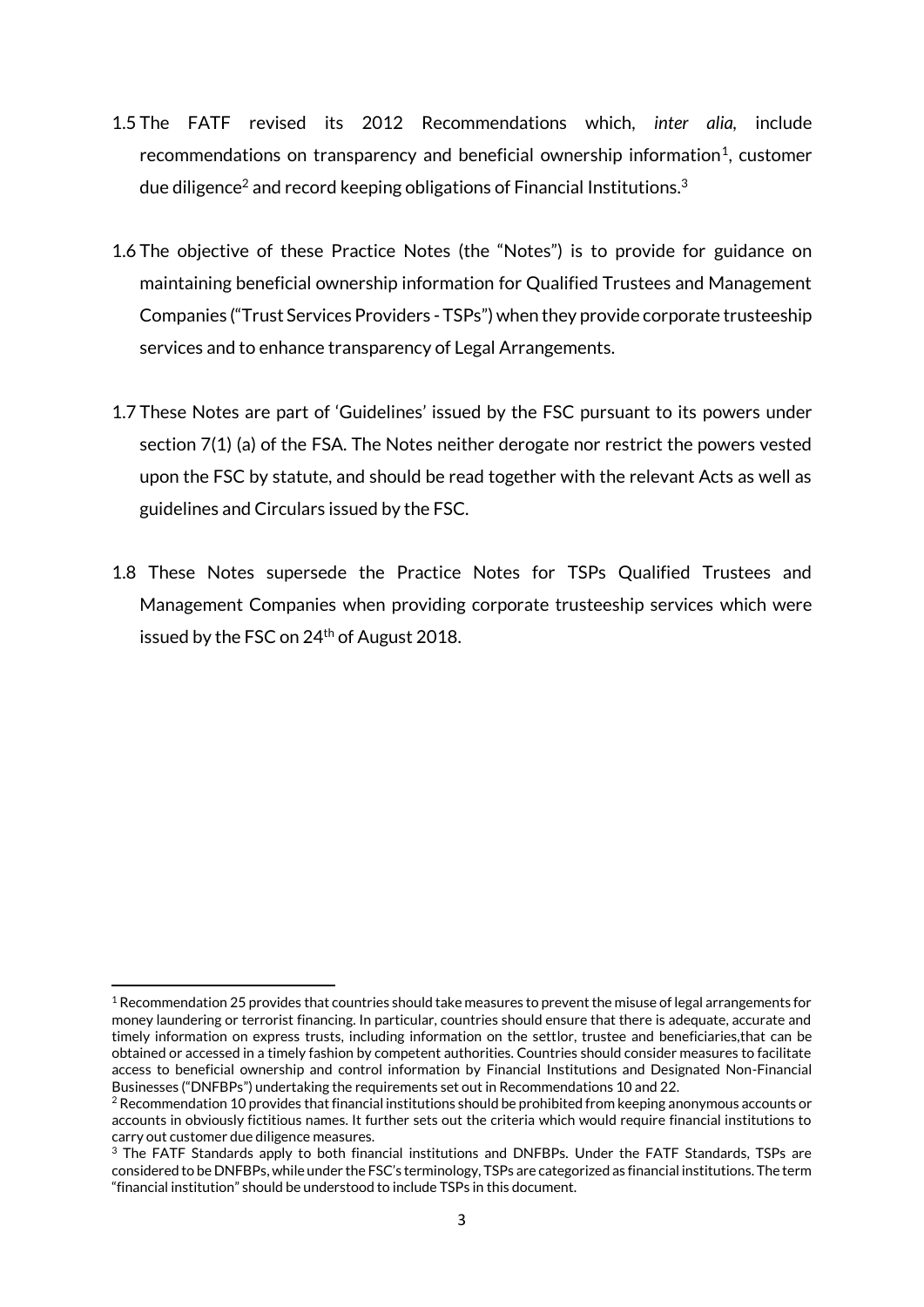## **2.0 DEFINITIONS**

#### In these Notes –

"*Beneficial Owner*" is defined as the natural person who ultimately owns or controls a customer or on whose behalf a transaction is being conducted in the Financial Intelligence and Anti Money Laundering Act 2002 ("FIAMLA") and the Financial Intelligence and Anti Money Laundering Regulations 2018 ("FIAML Regulations"). A beneficial owner includes those natural persons who exercise ultimate control over a legal person or arrangement and such other persons as specified in regulations 6 and 7 of the FIAML Regulations and such other persons as may be prescribed.

The beneficial owners of a trust or other legal arrangement include the settlor, the trustee, the beneficiary and where applicable, a protector or an enforcer, and any other natural person exercising ultimate effective control over the legal arrangement, including through a chain of control or ownership, by virtue of Regulation 7 of the FIAML Regulations.

"*Beneficiary*" is defined under the Trust Act 2001 as a person, whether natural or corporate, entitled to benefit under a trust, or in whose favour a power to distribute trust property may be exercised;

"*Client*" means a person with whom a TSP has entered into an agreement to provide corporate trusteeship services or who has received or might reasonably be expected to receive the benefit of such services and includes beneficiaries of a trust;

"*Corporate Trusteeship Services*" means services provided by a TSP to directly or indirectly enable it to discharge the duties specified under the terms of any trust in relation to which it has been appointed as trustee and the duties provided under the applicable law of the trust;

"*Enforcer*" is defined under section 21 of the Trust Act 2001;

"*Express Trust*" is defined under the FIAML Regulations as a trust clearly created by the settlor, usually in the form of a document; and includes a written deed of trust;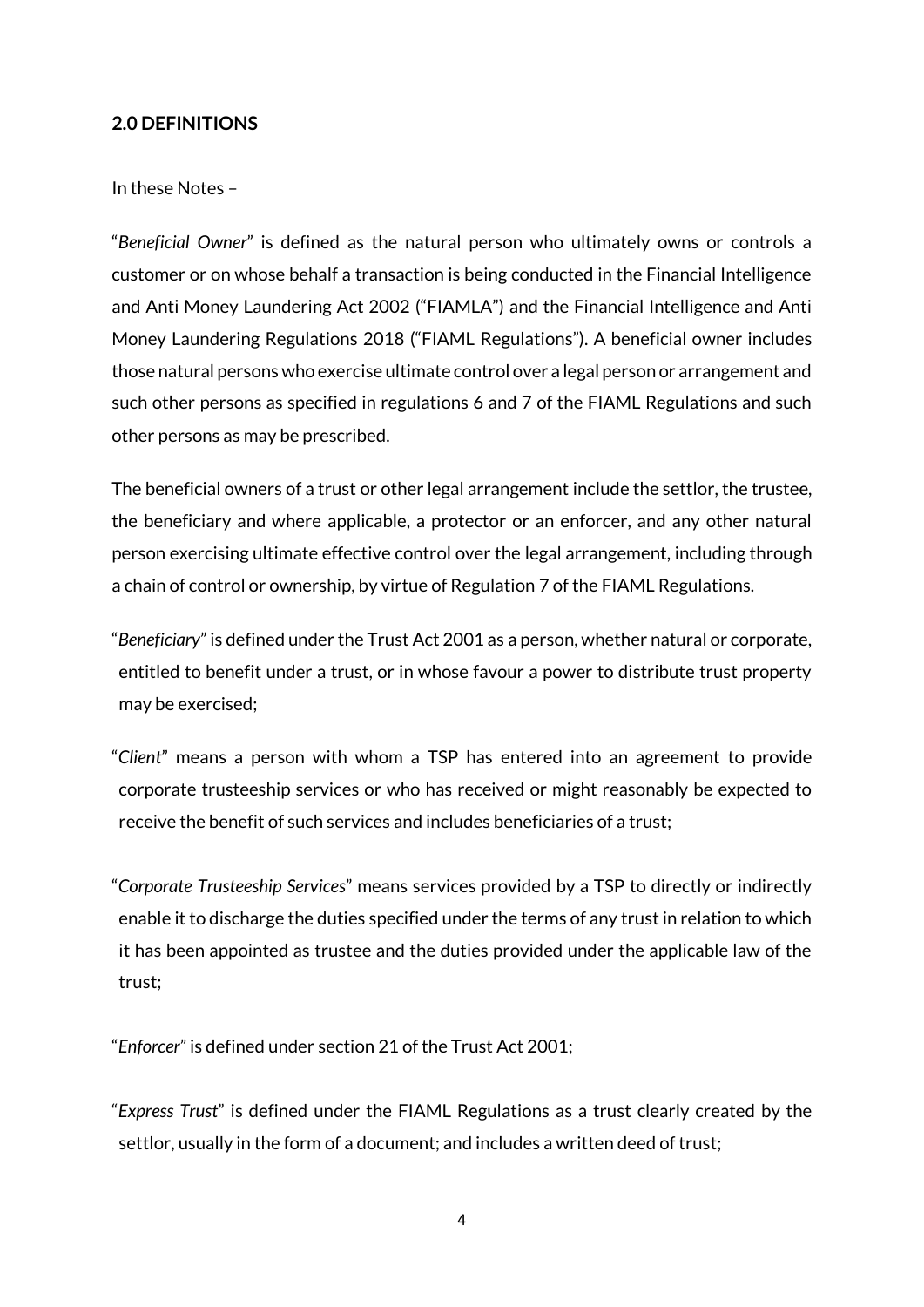"*Guidelines*" has the same meaning as in the FSA and includes Codes, Guidance Notes, Practice Notes and such other similar instruments issued by the FSC;

"*Legal Arrangement*" is defined under the FIAML Regulations as an express trust or other similar arrangement;

"*Management Company*" means a holder of management licence under section 77 of the FSA and providing or advertising to provide corporate trusteeship services;

"*Protector*" is defined under section 24 of the Trusts Act 2001;

"*Qualified Trustee*" is defined under the Trusts Act 2001 as a Management Company or such other person resident in Mauritius as may be authorised by the FSC to provide trusteeship services;

"*Relevant Acts*" has the same meaning as in the FSA and includes Regulations and FSC Rules;

"*Relevant Officer*" means any officer or staff of the TSP who is involved in corporate trustee services or other trust related services;

"*Settlor*" is defined under the Trusts Act 2001 as a person who provides trust property or makes a testamentary disposition on trust or to a trust;

"*Trust*" is defined under the Trusts Act 2001 as a trust referred to in section 3 of the Trust Act 2001 and includes:

- (a) the trust property; and
- (b) the functions, interest and relationships under the trust;

"*Ultimately Owns or Control*" means the ability to take relevant decisions within the legal arrangement and to impose those decisions.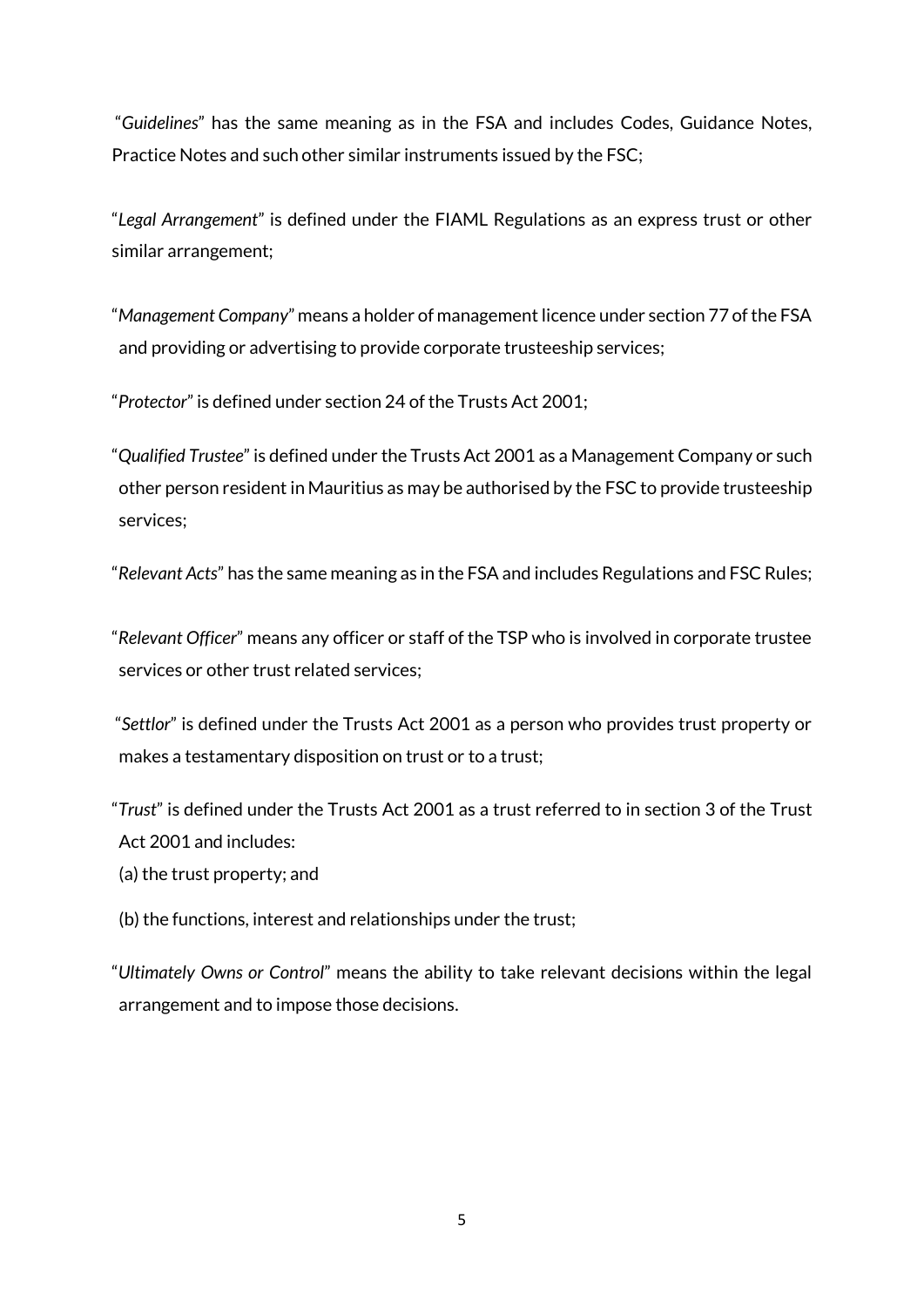## **3.0 CONDUCT OF QUALIFIED TRUSTEES**

# **3.1 Conduct of Qualified Trustees and Management Companies when providing Corporate Trusteeship Services**

- 3.1.1 These Notes aim at guiding the Qualified Trustees on their conduct, when providing trusteeship services. A Qualified Trustee which is not a Management Company should observe the same standards of conduct as set out in the laws and regulations for a Management Company. When a Qualified Trustee is not a body corporate, it should comply with the principles of conduct insofar as they apply to an individual.
- 3.1.2 A Qualified Trustee should not act in any manner which would cause it to breach:
	- (a) its fiduciary duties under the terms of a trust;
	- (b) its duties under the Trusts Act 2001 and/or the applicable law of a trust; and
	- (c) any other law, rule or regulation which may be applicable to it.

#### 3.1.3 A Management Company should:

- (a) conduct its business with honesty, fairness, integrity and professionalism;
- (b) act with due care, skill and diligence in the conduct of its business activities;
- (c) organise and control its affairs in a responsible, efficient and timely manner; and
- (d) comply with all guidelines, laws, rules and regulations issued by the FSC regarding conduct.

# **3.2 Integrity**

A Qualified Trustee should observe the highest standards of integrity and fair dealing in the conduct of its business and should ensure that any delegation of duties is done in accordance with, the Trusts Act 2001, other relevant trust laws and the terms of a trust of business in the global business sector.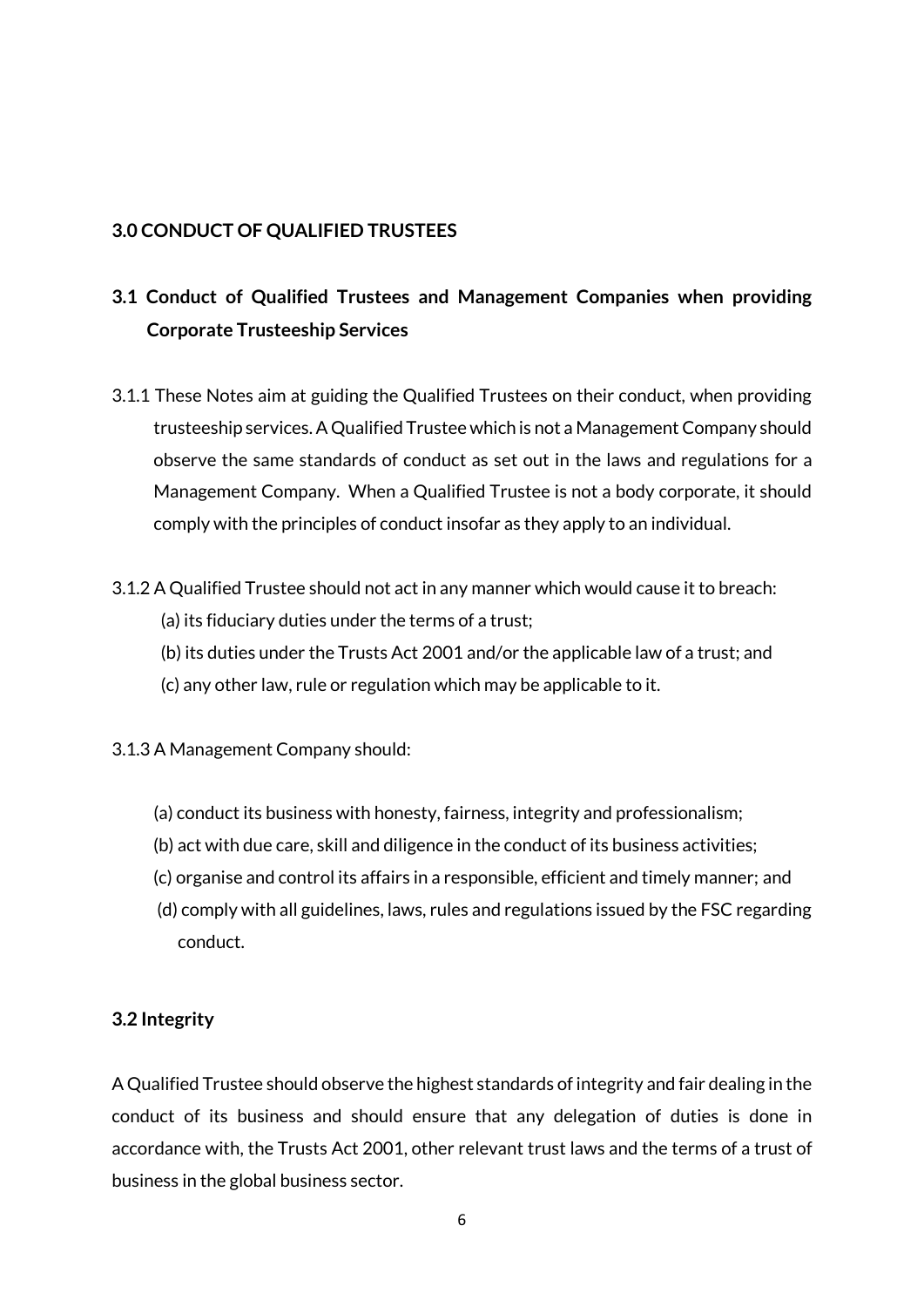## **3.3 Code of Conduct and Ethics**

- 3.3.1 A Qualified Trustee should have in place a Code of Conduct and Ethics which sets out the rules of conduct and behaviour for its relevant officers in their discharge of their duties regarding corporate trusteeship services.
- 3.3.2 The TSP should ensure that its relevant officers are fully conversant with the Code of Conduct and Ethics, which provides for disciplinary actions and sanctions in case of breach or non-compliance thereof.

## **3.4 Interaction with Clients**

- 3.4.1 A TSP should continually ensure that its relevant officers have full understanding of the duties and functions arising under the applicable trust laws and the administration and affairs of clients for whom the TSP is acting. Its relevant officers should furthermore have skills and knowledge of the requirements and regulatory framework of the other jurisdictions from which the clients of the TSP are carrying out business and in which their assets are held/managed. Where same is required, TSPs should retain the services of other professionals.
- 3.4.2 A TSP should ensure that all transactions entered into or undertaken by or on behalf of clients are appropriately dealt with and that such transactions are authorised or handled by persons with the appropriate level of skill, knowledge, and experience.
- 3.4.3 Any correspondence or document shared between a TSP and its clients such as emails, faxes and notes should be kept in the files of the clients. A TSP may, at its own discretion keep correspondences or documents in an electronic format.
- 3.4.4 A TSP should inform its clients of the means by which complaints about the corporate trusteeship services can be made.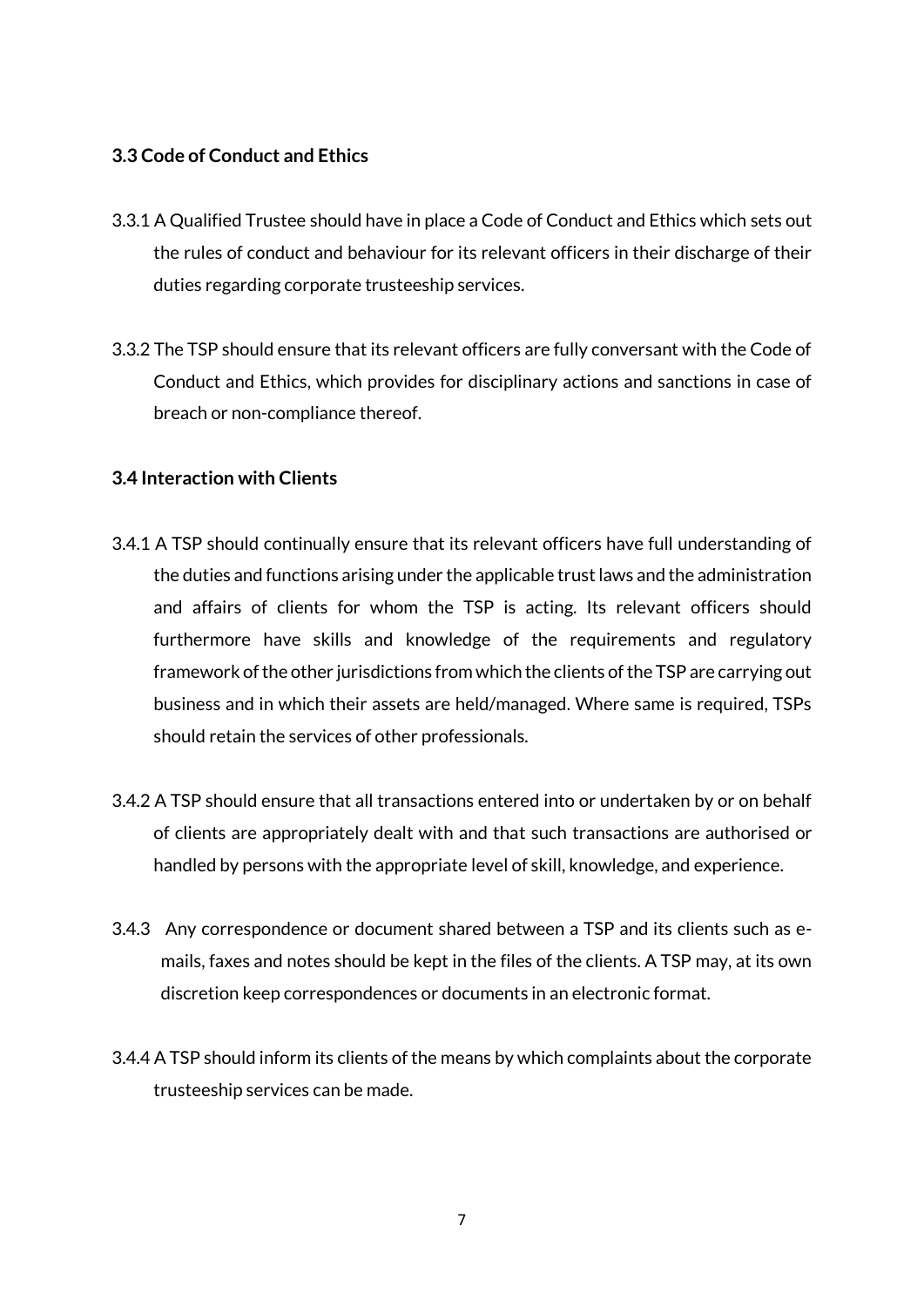3.4.5 Qualified Trustees providing corporate trusteeship services should comply with any applicable standards set out in the Guidelines for Management Companies regarding handling of clients' money.

## **3.5 Managing Trust Assets/Investments**

TSPs acting as a trustee are under a fiduciary duty to manage the trust property so as to preserve and enhance so far as is reasonable, the value of the trust property and are thus under the absolute obligation to act solely for the benefit of the trust's beneficiaries. In particular, TSPs should:

- (a) invest, distribute or otherwise manage each trust's assets under their trusteeship, in accordance with the law and the trust deed;
- (b) manage the investment and safe keeping of trust's assets professionally and responsibly as well as engage the services of appropriate professionals as may be necessary;
- (c) maintain the highest standard of confidentiality except where, disclosure of information is required or permitted by any applicable law/trust deed, or when authorised by the person to whom the duty of confidentiality is owed;
- (d) ensure that the funds of different trusts are kept separately from one another and from the Management Company's own funds; and
- (e) deal within a reasonable time frame and in the best interests of the beneficiaries with any valid instruction for transfer to other trustees/termination of trusteeship services.

#### **3.6 Conduct of Corporate Trustees**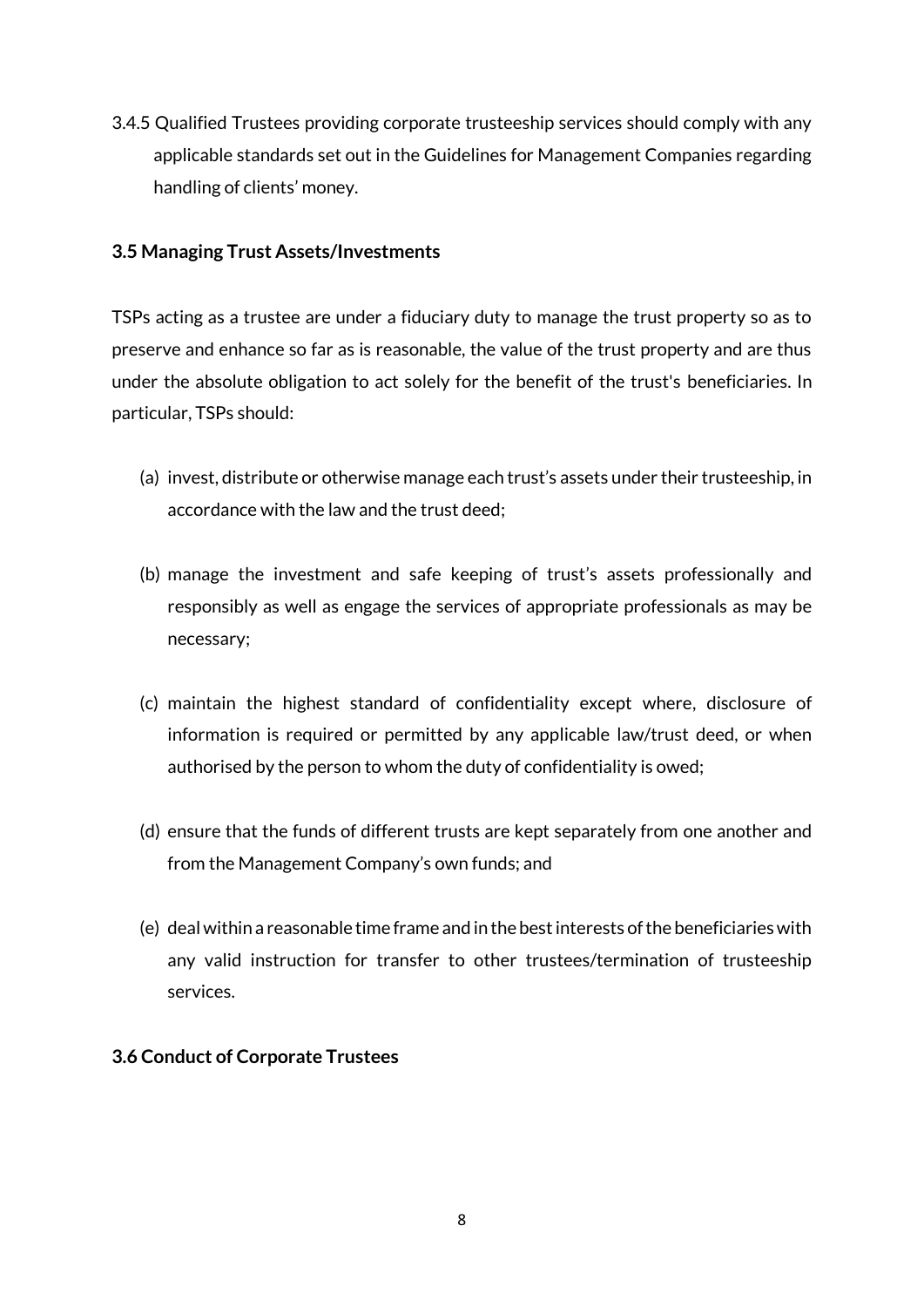TSPs providing corporate trusteeship services and its relevant officers should be fully conversant with the Trusts Act 2001 and the trust deed in each case and may seek legal or other advice where necessary. TSPs and its relevant officers should:

- (a) understand and discharge fiduciary and other duties;
- (b) when establishing a trust, use their best endeavours to ensure that settlors receive any necessary professional advice and that the trust is suitable for their needs;
- (c) once a trust has been established, identify and act in the best interests of the beneficiaries and avoid or deal properly with any conflict of interest between the trusts and its beneficiaries or between the trustee and the beneficiaries of the trust; and
- (d) keep and preserve appropriate records of trust transactions in accordance with section 29 of the FSA.

# **4. KNOW YOUR CLIENT AND MAINTAINING UPDATED BENEFICIAL OWNERSHIP INFORMATION**

- 4.1.1 Legal Arrangements' unique status which often involve the use of complex multijurisdictional legal structures, make it easier to conceal the identities of the true beneficial owners and, in many respects, concealing the real reason for holding assets and conducting related transactions. As such, for criminals trying to circumvent AML/CFT measures, Legal Arrangements are an attractive way to disguise and convert the proceeds of crime before introducing them into the financial system.
- 4.1.2 With the increase in illegal activities associated with, and arising from misuse of Legal Arrangements including due to the lack of adequate, accurate and timely beneficial ownership information, the issue of transparency has received increased global scrutiny. A number of studies have been carried by, *inter alia*, the FATF. One of the means identified to deter the misuse of Legal Arrangement is by making information regarding the beneficial owner, in addition to the legal owner(s), of the Legal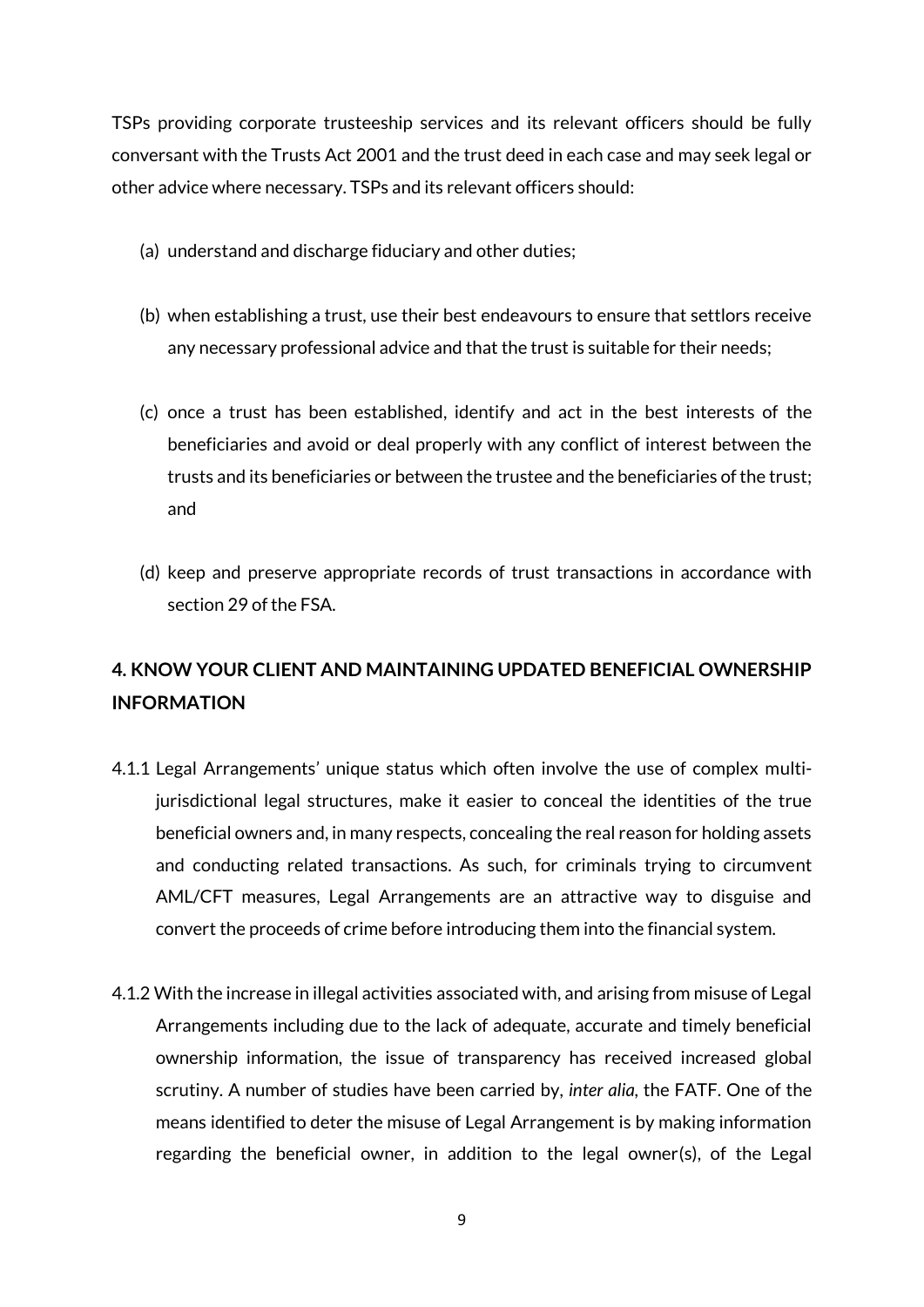Arrangement readily available to the authorities in a timely manner.

4.1.3 The FATF Guidance on risk-based approach on Trust and Company Services Providers issued in 2019<sup>4</sup> also explains how beneficial ownership information of Legal Arrangements may be obscured through, *inter alia,* the use of complex ownership and control structures.

For example, a trust may be created in one jurisdiction and used in another to hold assets across jurisdictions to disguise the origins of criminal proceeds. It may be used to enhance anonymity by completely disconnecting the beneficial owner from the names of the other parties including the trustee, settlor, protector or beneficiary.

- 4.1.4 The FATF Recommendations issued in 2012 and updated in 2019, seek to increase transparency and to enable countries to successfully take action against illicit use of their financial system. Those recommendations are the internationally endorsed global standards against ML/TF. Amongst the 40 Recommendations issued by the FATF, Recommendations 10, 11 and 25 relate to customer due diligence, record keeping of information and transparency of beneficial ownership information of Legal Arrangements. These Recommendations are implemented in Mauritius through applicable law and regulations, such as FIAMLA and corresponding regulations.
- 4.1.5 The FIAMLA and its corresponding regulations have been amended to impose mandatory legal obligations on reporting persons to identify and take reasonable measures, to verify the identity of beneficial owners by obtaining information in relation to trust, on the identity of the settlor, the trustee, the beneficiaries or class of beneficiaries, and where applicable, the protector or the enforcer, and any other natural person exercising ultimate effective control over the trust, including through a chain of control or ownership. As far as other types of legal arrangements – such as fiducie, treuhand and fideicomiso – are concerned, information on the identity of the persons in equivalent or similar positions is equally required. In addition, the scope of the FIAMLA and the FIAML Regulations has been broadened such that Legal Arrangements are also subject to the suspicious transaction reporting obligations.

**<sup>.</sup>** <sup>4</sup> http://www.fatf-gafi.org/publications/fatfrecommendations/documents/rba-trust-company-serviceproviders.html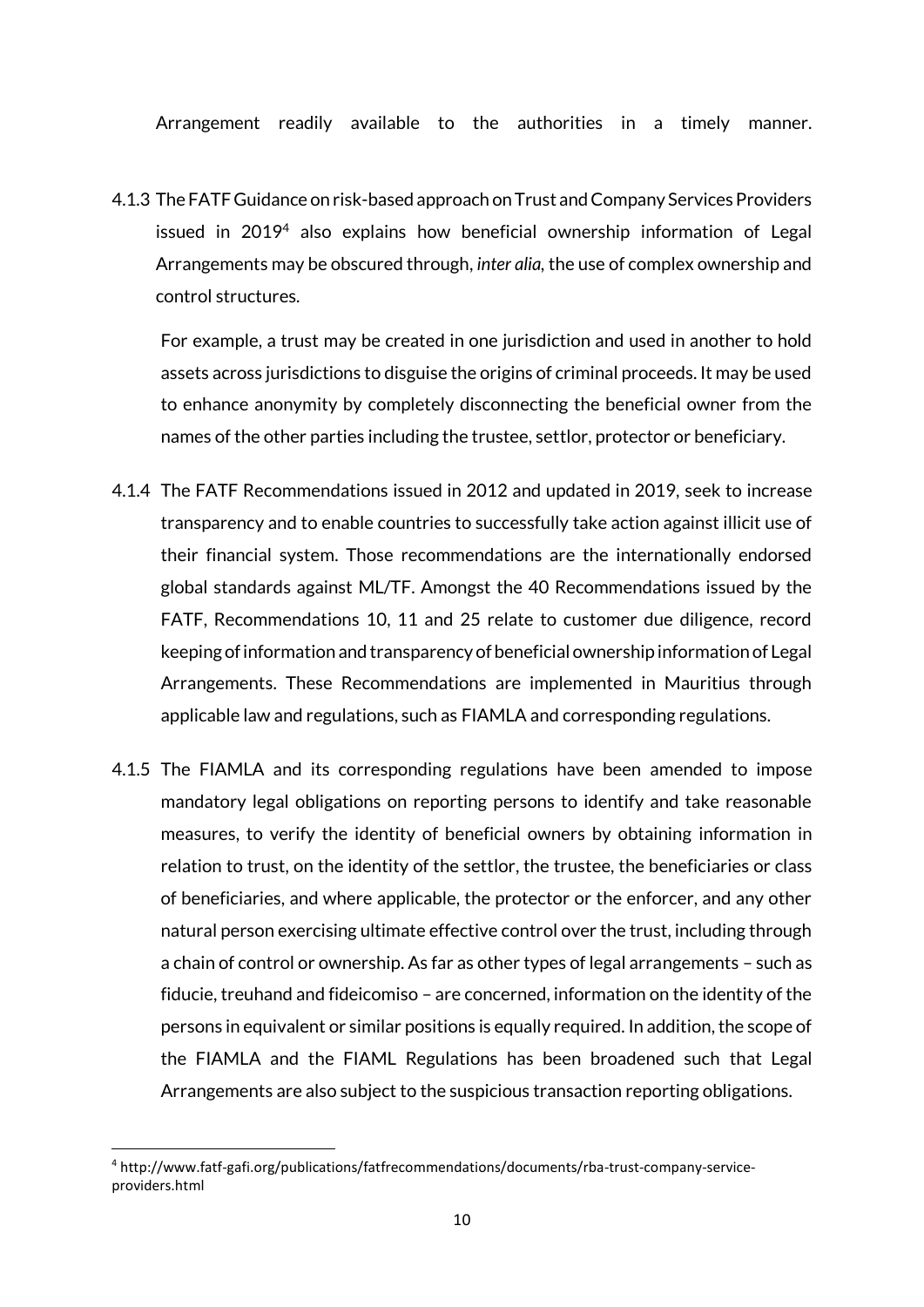- 4.1.6 A Qualified Trustee is required to keep a register of the names and the last known address of each beneficiary and settlor of the trust under its administration. To further enhance transparency, the FSA has been amended to, *inter alia,* place an obligation on every Qualified Trustee to keep and maintain, at all times, a register of beneficial owners, as well as, a register of any trust under its administration or trusteeship and record such information as the FSC may determine. Such information shall be made available to the FSC upon request.
- 4.1.7 Qualified Trustees should identify and verify the identity of beneficial owners of their clients and this includes the identity of the settlor, the trustee, the beneficiary or class of beneficiaries, and where applicable, the protector or the enforcer, and any other natural person exercising ultimate effective control over the trust, including through a chain of control or ownership.
- 4.1.8 The trustee is the person obliged to manage the property and/or assets and exerts control over an asset because the latter conducts day to day management and is legally bound to act in the interests of the beneficiary. The trustee shall not hold a beneficial interest under the trust when acting as a sole trustee of the trust or the sole beneficiary under the trust.
- 4.1.9 The settlor is the person who transfers property or assets to the trustees and therefore, contributed the assets to the trust. The protector of the trust is the person responsible for ensuring that the will of the settlor is respected. Both may continue to exert some level of control or influence over the trust, despite having relinquished legal ownership of the asset to the trustee for the benefit of the beneficiary.
- 4.1.10 A settlor may also be a trustee, a beneficiary, a protector or an enforcer, but shall not be the sole beneficiary of a trust of which he is a settlor.
- 4.1.11 The beneficiary is the person on whose behalf the property and/or assets are held and may retain control over a trust in some instances. A simple trust provision providing that a beneficiary (perhaps a surviving spouse) has the power to remove the trustee for any reason, can act as an important control over a trust.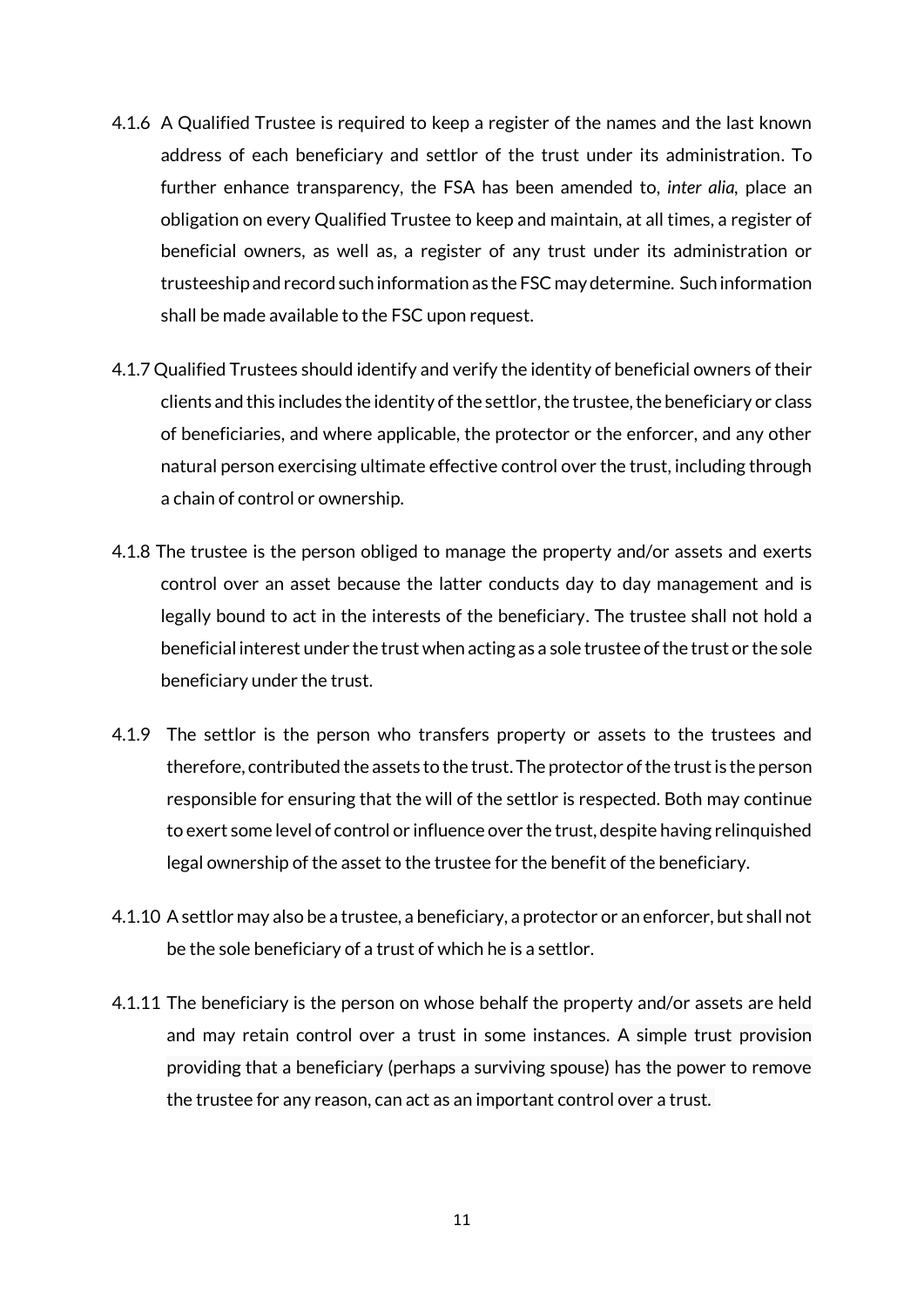- 4.1.12 A class of beneficiary is when the settlor uses generic descriptions for beneficiaries rather than their specific names. For instance, "the children of settlor X" would be a designated class, whereas "daughter A and son A of settlor X" would be specificallynamed beneficiaries. Where the beneficiary or beneficiaries of trusts are designated by characteristics or class, Qualified Trustees should obtain sufficient information about the beneficiary to ensure that they will be able to establish the identity of the beneficiary at the time of payment of benefits or at the time the beneficiary intends to exercise vested rights.
- 4.1.13 Qualified Trustees should ensure that up-to-date beneficial ownership information is obtained before onboarding by collecting and taking reasonable measures to verify the following information (which is not exhaustive):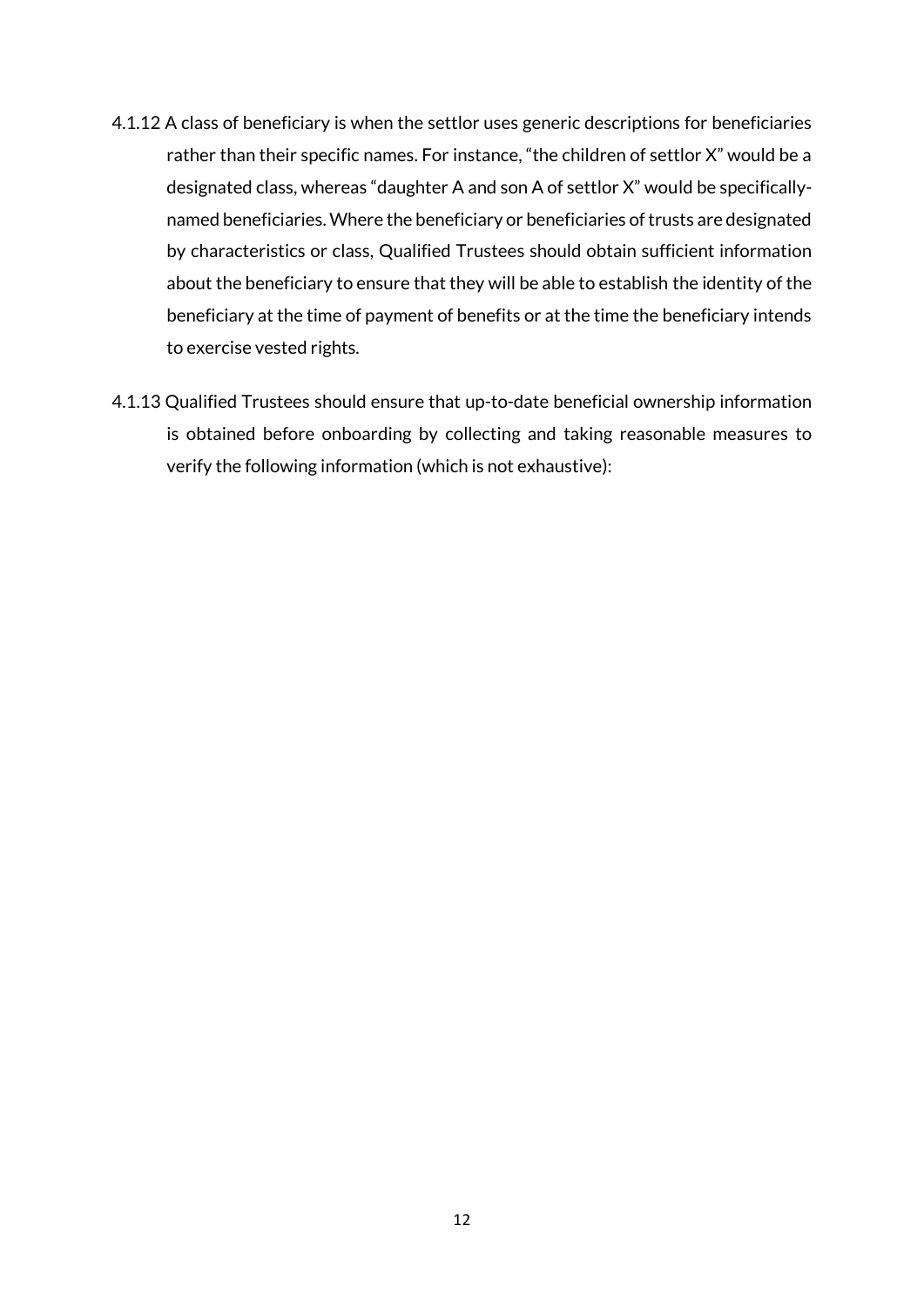| Data to be collected:                                                                                                                                                  | Permissible methods for verifying data:                                                                                                                                                                                                                                                                                                                                                                                                                                                                                                                                                                                                                                                                                                                                                                                                                                                                               |
|------------------------------------------------------------------------------------------------------------------------------------------------------------------------|-----------------------------------------------------------------------------------------------------------------------------------------------------------------------------------------------------------------------------------------------------------------------------------------------------------------------------------------------------------------------------------------------------------------------------------------------------------------------------------------------------------------------------------------------------------------------------------------------------------------------------------------------------------------------------------------------------------------------------------------------------------------------------------------------------------------------------------------------------------------------------------------------------------------------|
| 1. Legal name (including<br>any former names,<br>aliases and any other<br>names used)<br>2.<br>Sex<br>3.<br>Date of birth<br>Place of birth<br>4.<br>5.<br>Nationality | current valid passport<br>$\bullet$<br>current valid national identity card<br>$\bullet$<br>current valid driving licence (where the Financial<br>$\bullet$<br>institution is satisfied that the driving licensing<br>authority carries out a check on the holder's<br>identity before issuing the licence)<br>each case, the document must incorporate<br>In.<br>photographic evidence of identity.<br>Where the legal person with which the natural person<br>is associated is low or standard risk, then the method of<br>verification for each required piece of data will<br>normally suffice and can be one of the above methods.<br>However where the legal person is high risk, or where a<br>high risk rating would otherwise be attached to the<br>individual principal, then the methods of verification<br>will depend on the riskiness of the relationship and<br>more than one method will be necessary |
| Current residential<br>6.<br>address. PO Box<br>addresses are not<br>acceptable                                                                                        | any of the identity sources listed above;<br>$\bullet$<br>a recent utility bill issued to the individual by<br>name;                                                                                                                                                                                                                                                                                                                                                                                                                                                                                                                                                                                                                                                                                                                                                                                                  |
| Permanent residential<br>7.<br>address (if different to<br>current residential<br>address)                                                                             | a recent bank or credit card statement; or<br>$\bullet$<br>a recent reference or letter of introduction from (i)<br>$\bullet$<br>a financial institution that is regulated in<br>Mauritius; (ii) a regulated financial services<br>business which is operating in an equivalent<br>jurisdiction or a jurisdiction that complies with the<br>FATF standards; or (iii) a branch or subsidiary of a<br>group headquartered in a well-regulated overseas<br>country or territory which applies group standards<br>to subsidiaries and branches worldwide, and tests<br>the application of, and compliance with, such<br>standards.<br>'recent' means within the last three months.                                                                                                                                                                                                                                        |
|                                                                                                                                                                        |                                                                                                                                                                                                                                                                                                                                                                                                                                                                                                                                                                                                                                                                                                                                                                                                                                                                                                                       |

- 4.1.14 Qualified Trustees are required to maintain accurate updated information regarding the beneficial owners of their clients and make same accessible to the FSC in a timely manner, whenever same is required.
- 4.1.15 Qualified Trustees shall keep records of all actions taken with regards to the trust, including but not limited to actions taken to identify the beneficial ownership and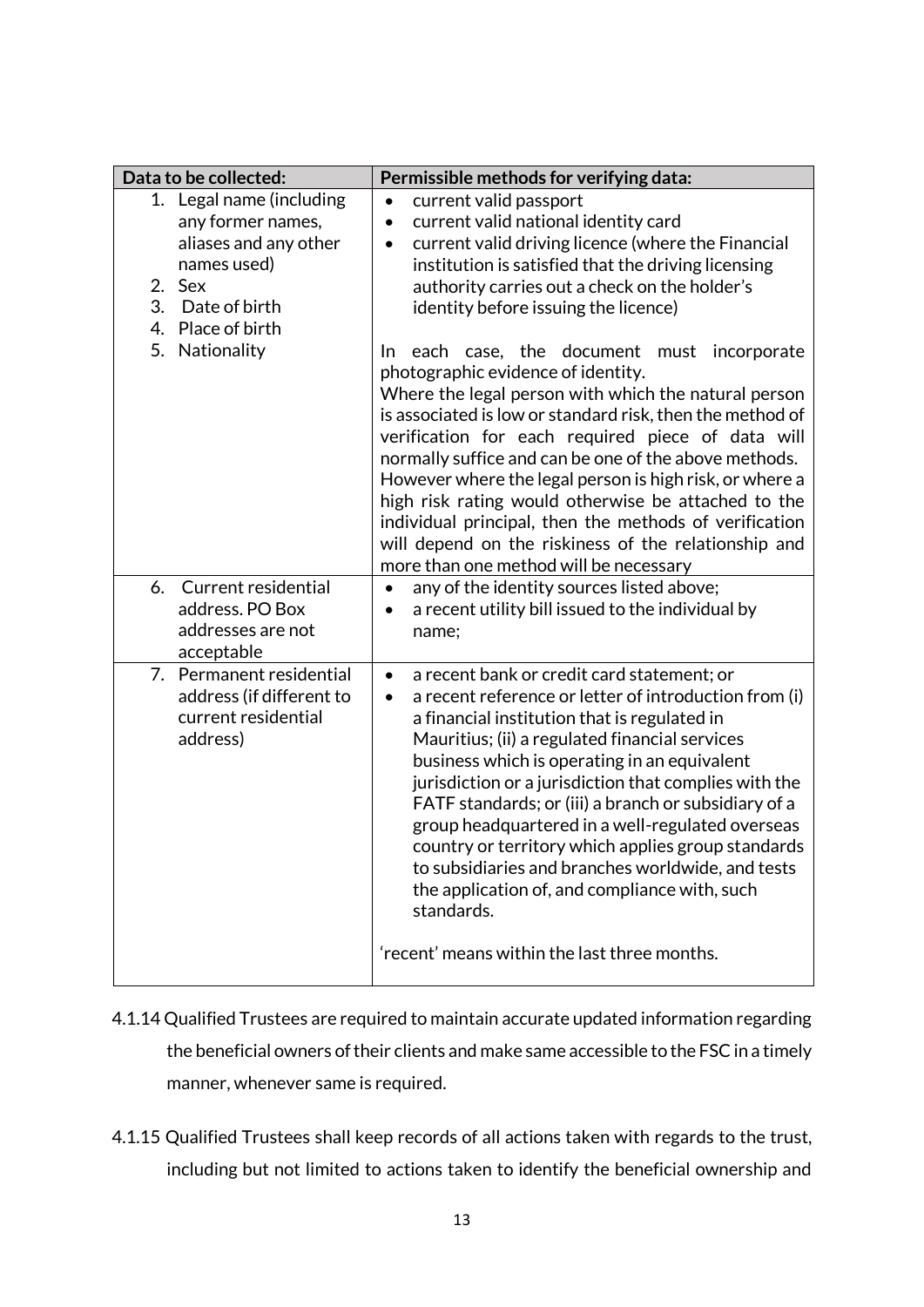they shall retain those records for a period of not less than 7 years after the date on which the final distribution is made under the trust. The following actions which a Qualified Trustee is expected to take, *inter alia*:

(a) conduct and record all required customer due diligence ("CDD") information, including:

(i) determining the beneficial owners (settlors, protectors, beneficiaries, and trustees) of the trust – this information will usually be found in the trust deed. In the event that any of these parties are legal persons or other Legal Arrangements, further documentation on the ownership and control structure of those entities must be obtained to determine the natural person(s) with ultimate effective control. The steps taken to determine the beneficial owner must also be recorded;

 (ii) obtaining relevant information and/or documents from reliable sources to verify the identity of the beneficial owners – this includes documentation as outlined above under 4.1.13;

(iii) in determining whether the trust or a beneficial owner is a Politically Exposed Person ("PEP") and/or designated person under targeted financial sanctions, as well as record the results of this screening;

(b) determine and record the nature of business relationship and transactions and monitor them on an ongoing basis;

(c) determine and record the risk of the client and apply increased vigilance to transactions and relationships posing higher risks of ML/TF.

- 4.1.16 Qualified Trustees should carry out further CDD and update information on the beneficial ownership information of their client in following instances (which are not exhaustive):
	- (a) adverse media reports or other relevant sources of information for example, when there is any allegations of criminality or terrorism against the beneficial owner. The Qualified Trustee should determine the credibility of allegations on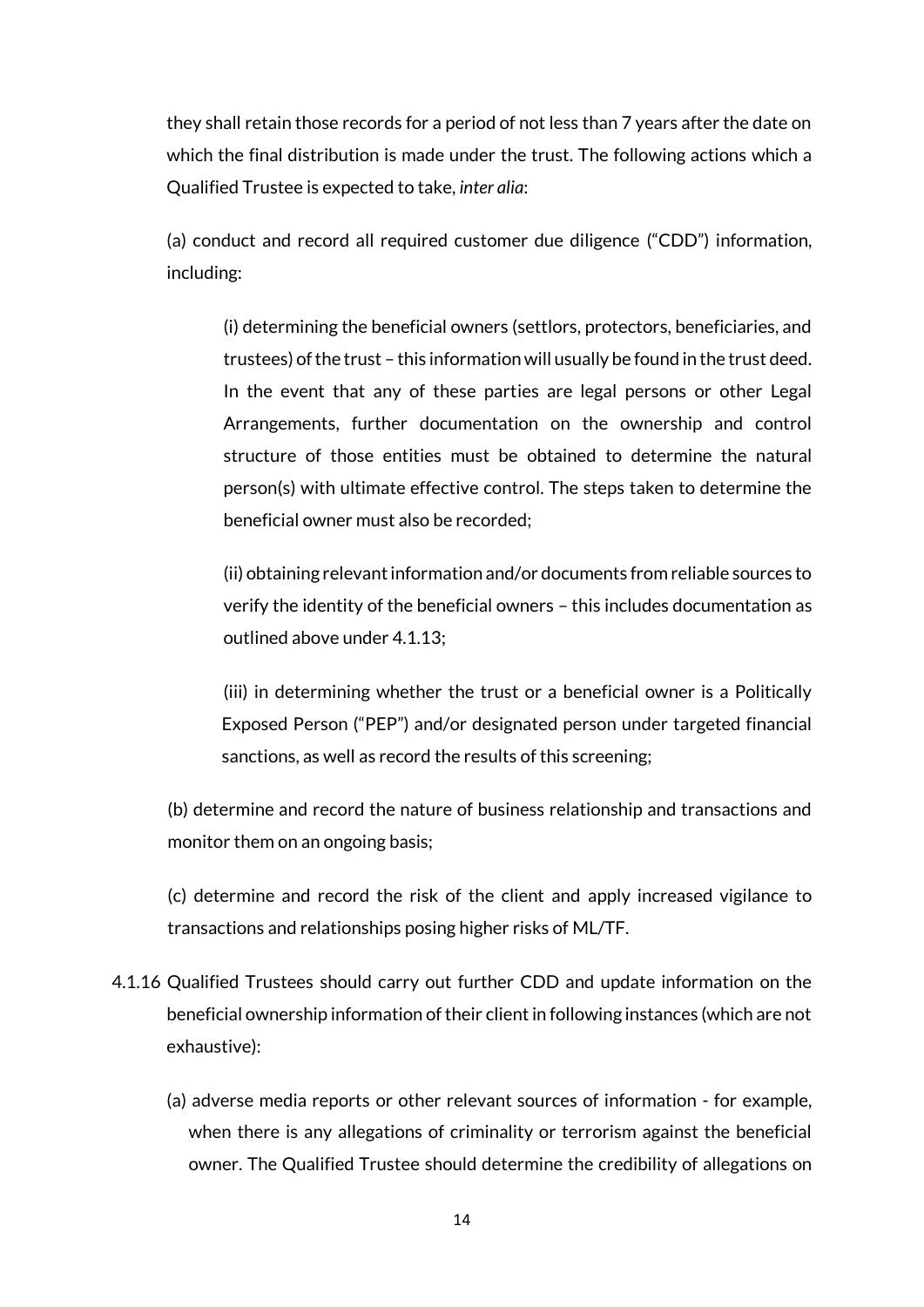the basis of the quality and independence of the source of the data and the persistence of reporting of these allegations, among other considerations;

- (b) where the Qualified Trustee has any doubts about the veracity or accuracy of the customer's or beneficial owner's identity; and
- (c) on a periodic basis, in line with the client's risk rating, with higher-risk clients being subject to more frequent and in-depth updates.
- 4.1.17 Qualified Trustees are required to maintain the information obtained through customer due diligence, including but not limited to information on beneficial ownership for a period of not less than 7 years after their involvement with the trust ceases.
- 4.1.18 Qualified Trustees shall keep and maintain, at all times, a register of the beneficial owners of each of its clients and record such information in an electronic form. Such information shall be provided to the FSC upon request within a set time period, either via email or by producing hard copies of the information as requested by the FSC. For the purpose of this section, electronic form refers to any information/documents/data inputted and stored on a computer system.
- 4.1.19. In addition, Qualified Trustee shall keep and maintain, at all times, a register of any trust under their administration or trusteeship and record such information in an electronic form. This applies to both existing and new clients, as the case may be.
- 4.1.20 The registers mentioned at paragraph 4.1.6 may be inspected by the FSC at any time pursuant to its powers under section 43 of the FSA (as amended by the Anti-Money Laundering and Combatting the Financing of Terrorism (Miscellaneous Provisions) Act 2020). The registers mentioned at paragraph 4.1.6 should, *inter alia,* contain:
	- (a) information on the identity of the settlor, trustee(s), protector (if any), beneficiary or class of beneficiaries, and any other natural person exercising ultimate effective control over the trust.
	- (b) detailed particulars of the trust, including its business address and the nature of business/purpose of the trust; and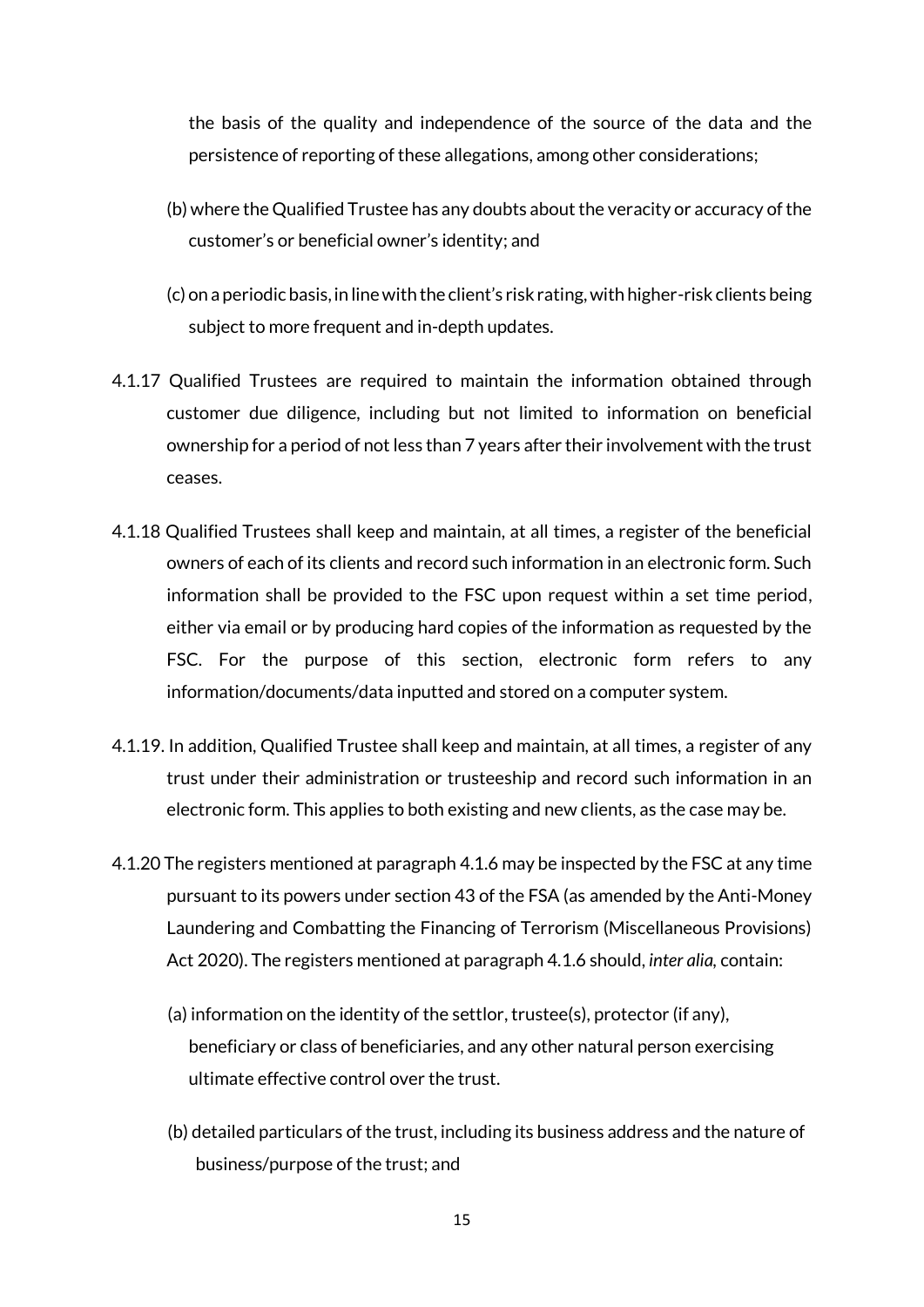- (c) basic information on other regulated agents of, and service providers to the trust, including investment advisors or managers, accountants and tax advisor.
- 4.1.21 Qualified Trustees should identify and assess the risks on the basis of their particular client-base that could be used for ML/TF. In addition, they should document those assessments, keep an updated record of those assessments and have proper mechanism in place to provide risk assessment information to the FSC and other relevant authority as and when required.
- 4.1.22 ML/TF risks can be grouped in the following three non-exhaustive categories:
	- (a) country/geographic risk this may include domestic or international geographical considerations;
		- (b) client risk; and
		- (c) transaction/service and associated delivery channel risk.
- 4.1.23 While more comprehensive list of risk indicators can be found in the FSC's AML/CFT Handbook, Qualified Trustees should consider the following non-exhaustive criteria when considering geographic risk:
	- (a) inherent risks, such as the level and nature of crime in the area, and the characteristics of the financial sector.
	- (b) strategic deficiencies in the AML/CFT legal and institutional framework, in particular in relation to -
		- (i) criminalisation of money laundering and terrorism financing;
		- (ii) measures relating to CDD;
		- (iii) requirements relating to record-keeping;
		- (iv) requirements to report suspicious transactions; and
		- (v) the availability of accurate and timely information of the beneficial ownership of legal persons and arrangements to competent authorities.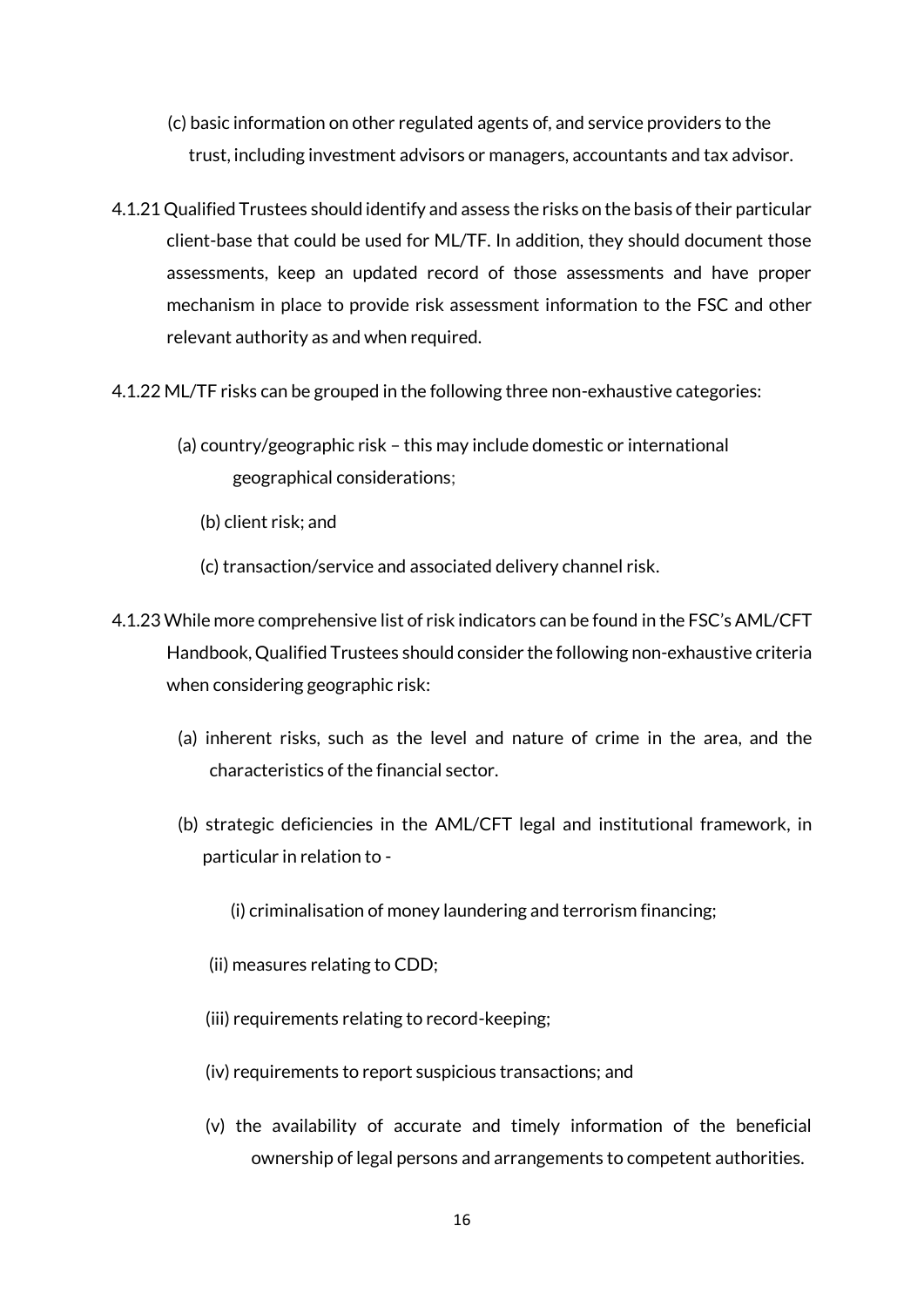- (c) relevant evaluations, assessments or reports drawn up by international organisations and standard setters with competence in the field of preventing ML/CFT shall be taken into account. The FATF maintains a list of jurisdictions subject to a call for action and jurisdiction subject to increase monitoring.
- 4.1.24 While more comprehensive list of risk indicators can be found in the FSC's AML/CFT Handbook, Qualified Trustees should consider the following non-exhaustive criteria when considering client risk:
	- (a) the risks associated with PEPs and the fact that family members or close associates of PEPs are deemed to pose a greater than normal money laundering risk by virtue of the possibility for them to have benefited from proceeds of corruption. In addition, the nature of the parties concerned in PEP scandals attracts worldwide media attention. They can therefore, be enormously damaging to the reputation of both, the organisations and the jurisdictions concerned;
	- (b) the threat posed by a high net worth individual, who at its simplest, can be defined as a very wealthy person. Such individual can be identified from the assets that he owns;
	- (c) whether the client is operating in a higher jurisdiction;
	- (d) the risk associated to non-face-to-face business; and
	- (e) whether there is any negative media coverage on a client and verify the veracity of such coverage.
- 4.1.25 While more comprehensive list of risk indicators can be found in the FSC's AML/CFT Handbook, Qualified Trustees should consider the following non-exhaustive criteria when considering service, transaction and delivery channel risk:
	- (a) the level of transparency, or opaqueness, the service or transaction affords;
	- (b) the complexity of the service or transaction; and
	- (c) the value or size of the service or transaction.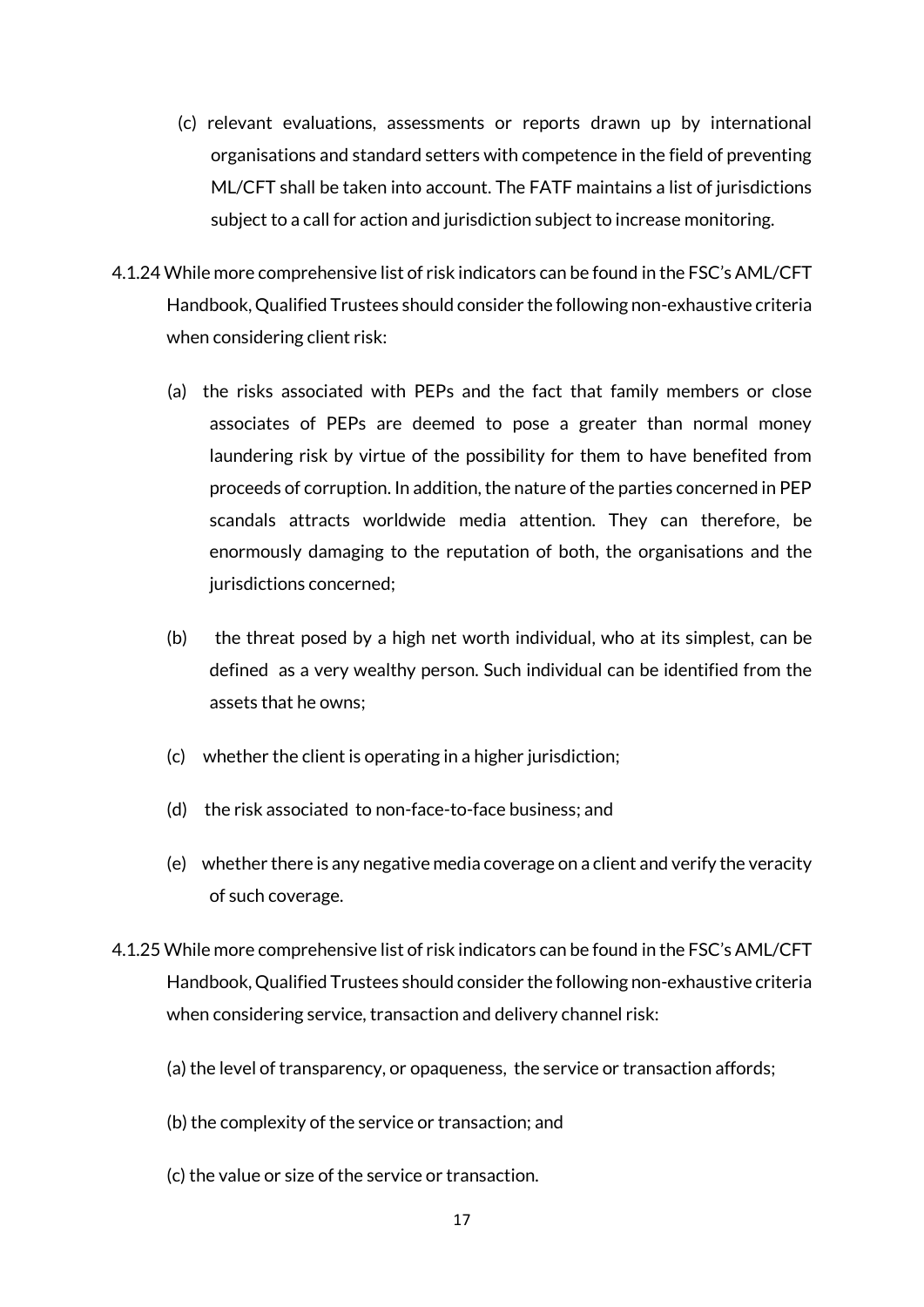- 4.1.26 Failure to adequately monitor customers' activities (including information on the beneficial owner of the customer) could expose a business to potential abuse by criminals and may call into question the adequacy of systems and controls, or the prudence and integrity or fitness and properness of the management of the business.
- 4.1.27 It is of paramount importance for Qualified Trustees to understand the business purpose and to conduct risk-based ongoing monitoring inasmuch as those are key elements that may help in identifying any suspicious activity.
- 4.1.28 There are two strands to effective ongoing monitoring:
	- (a) The first relates to the transactions and activity which occur on a day-to-day basis within a business relationship and need to be monitored to ensure they remain consistent with the financial institution's understanding of the customer and the product or service it is providing to the customer.
	- (b) The second relates to the customer themselves and the requirement for the financial institution to ensure that it continues to have a good understanding of its customers and their beneficial owners. This is achieved through maintaining relevant and appropriate CDD and applying appropriate ongoing screening.
- 4.1.29 In the event Qualified Trustees  $<sup>5</sup>$  are unable to comply with the relevant CDD</sup> measures for beneficial owners, he shall be in breach of the FSA, FIAMLA and FIAML Regulations and he shall:
	- (a) not open the account, commence the business relationship or perform a transaction; or
	- (b) terminate the business relationship; and
	- (c) in relation to the customer, file a suspicious transaction report under section 14 of the FIAMLA.

 $\overline{a}$ 

<sup>5</sup> Reporting person is defined in the FIAMLA and includes Qualified Trustees.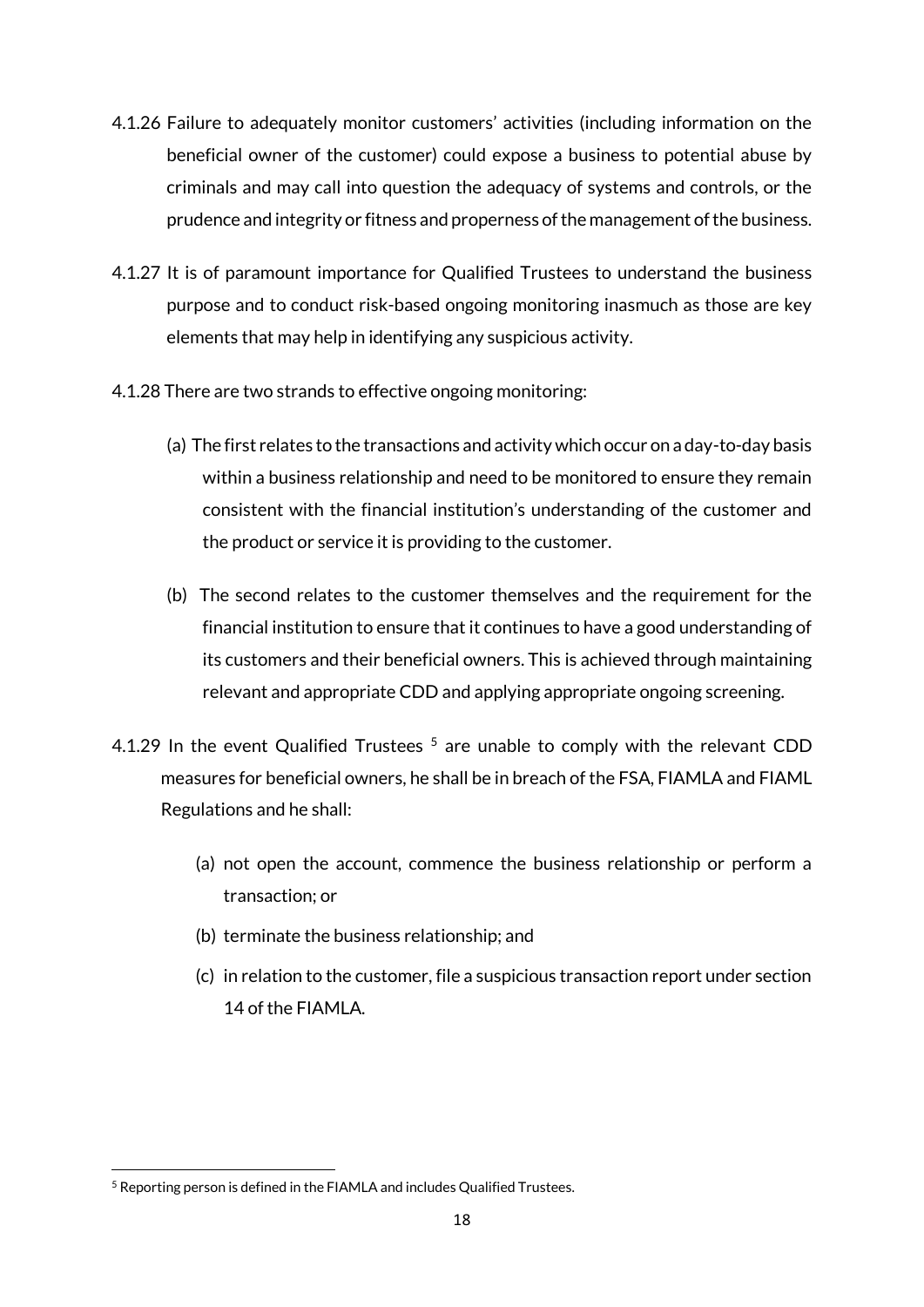#### **5. FEES**

- 5.1 Qualified Trustees should ensure that prior to the start of a fiduciary relationship, the settlor of a trust agrees in writing to a clear fee structure and charge fees in accordance with the established agreement, in a fair and transparent manner. The basis upon which fees are assessed must also be clearly spelt out in the agreement.
- 5.2 Any exit fees should clearly feature on the fee structure agreement in order to be charged to the client.
- 5.3 Any increase of fees charged by Qualified Trustee should be mutually agreed in writing between the Qualified Trustee and the client or its legal representative.
- 5.4 In the event a trust deed allows a Qualified Trustee to increase fees without the express consent of the designated persons set out in the trust deed, the Qualified Trustee should seek the direction of a Court empowered to apply the relevant law of the trust before implementing any increase.
- 5.5 With respect to any dispute on fees (including on any increase of fees), the Qualified Trustee should seek, at its own costs, the direction of a Court empowered to apply the relevant law of the trust.

#### **6. REMOVAL OF TRUSTEE**

All Qualified Trustees should comply with their legal obligation under section 31(3) and section 31 (4) of the Trusts Act 2001 or any other relevant trust law when it ceases to be a corporate trustee of a trust. TSPs should not refuse or delay to transfer trust documents and property to an incoming trustee, where it has been signified by written notice, of the valid termination of its trusteeship. TSPs have the duty and obligation to transfer as soon as reasonably practical, but in any case not exceeding one month, all trust documents and property to the designated incoming trustee, except where, mutually agreed otherwise, between the incoming trustee and the relevant TSP.